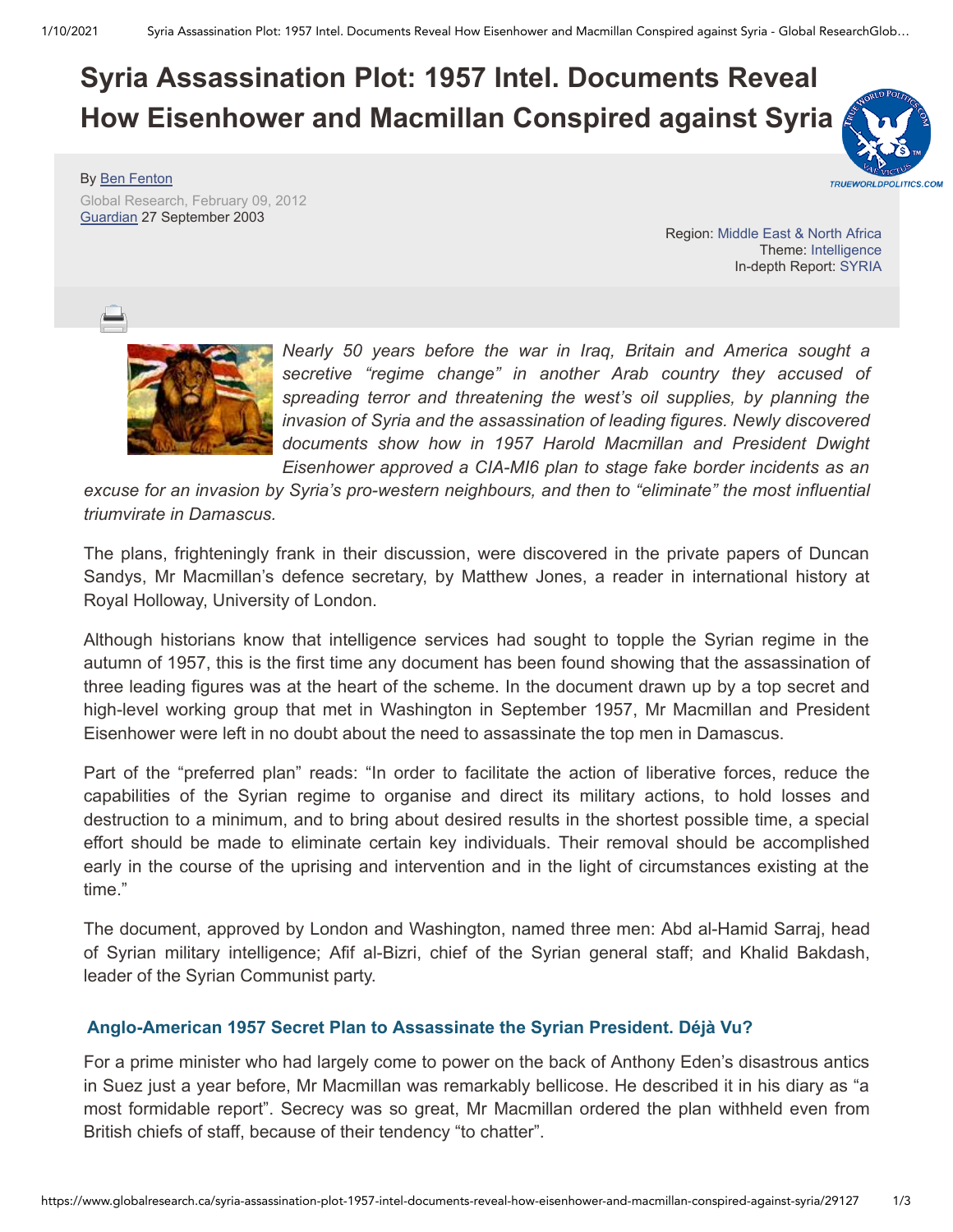1/10/2021 Syria Assassination Plot: 1957 Intel. Documents Reveal How Eisenhower and Macmillan Conspired against Syria - Global ResearchGlob…

Concern about the increasingly anti-western and pro-Soviet sympathies of Syria had been growing in Downing Street and the White House since the overthrow of the conservative military regime of Colonel Adib Shishakli by an alliance of Ba'ath party and Communist party politicians and their allies in the Syrian army, in 1954.

Driving the call for action was the CIA's Middle East chief Kermit Roosevelt, grandson of former president Theodore Roosevelt. He identified Colonel Sarraj, General al-Bizri and Mr Bakdash as the real power behind a figurehead president. The triumvirate had moved even closer to Nikita Khrushchev's orbit after the previous year's disastrous attempt by Britain and France, in collusion with Israel, to reverse the nationalisation of the Suez canal.

By 1957, despite America's opposition to the Suez move, President Eisenhower felt he could no longer ignore the danger of Syria becoming a centre for Moscow to spread communism throughout the Middle East. He and Mr Macmillan feared Syria would destabilise pro-western neighbours by exporting terrorism and encouraging internal dissent. More importantly, Syria also had control of one of the main oil arteries of the Middle East, the pipeline which connected pro-western Iraq's oilfields to Turkey.

The "preferred plan"adds: "Once a political decision is reached to proceed with internal disturbances in Syria, CIA is prepared, and SIS [MI6] will attempt, to mount minor sabotage and coup de main incidents within Syria, working through contacts with individuals.

"The two services should consult, as appropriate, to avoid any overlapping or interference with each other's activities… Incidents should not be concentrated in Damascus; the operation should not be overdone; and to the extent possible care should be taken to avoid causing key leaders of the Syrian regime to take additional personal protection measures."

## **Sabotage**

The report said that once the necessary degree of fear had been created, frontier incidents and border clashes would be staged to provide a pretext for Iraqi and Jordanian military intervention. Syria had to be "made to appear as the sponsor of plots, sabotage and violence directed against neighbouring governments," the report says. "CIA and SIS should use their capabilities in both the psychological and action fields to augment tension." That meant operations in Jordan, Iraq, and Lebanon, taking the form of "sabotage, national conspiracies and various strong-arm activities" to be blamed on Damascus.

The plan called for funding of a "Free Syria Committee", and the arming of "political factions with paramilitary or other actionist capabilities" within Syria. The CIA and MI6 would instigate internal uprisings, for instance by the Druze in the south, help to free political prisoners held in the Mezze prison, and stir up the Muslim Brotherhood in Damascus.

The planners envisaged replacing the Ba'ath/Communist regime with one that was firmly anti-Soviet, but they conceded that this would not be popular and "would probably need to rely first upon repressive measures and arbitrary exercise of power".

The plan was never used, chiefly because Syria's Arab neighbours could not be persuaded to take action and an attack from Turkey alone was thought to be unacceptable. The following year, the Ba'athists moved against their Communist former allies and took Syria into a federation with Gen Nasser's Egypt, which lasted until 1963.